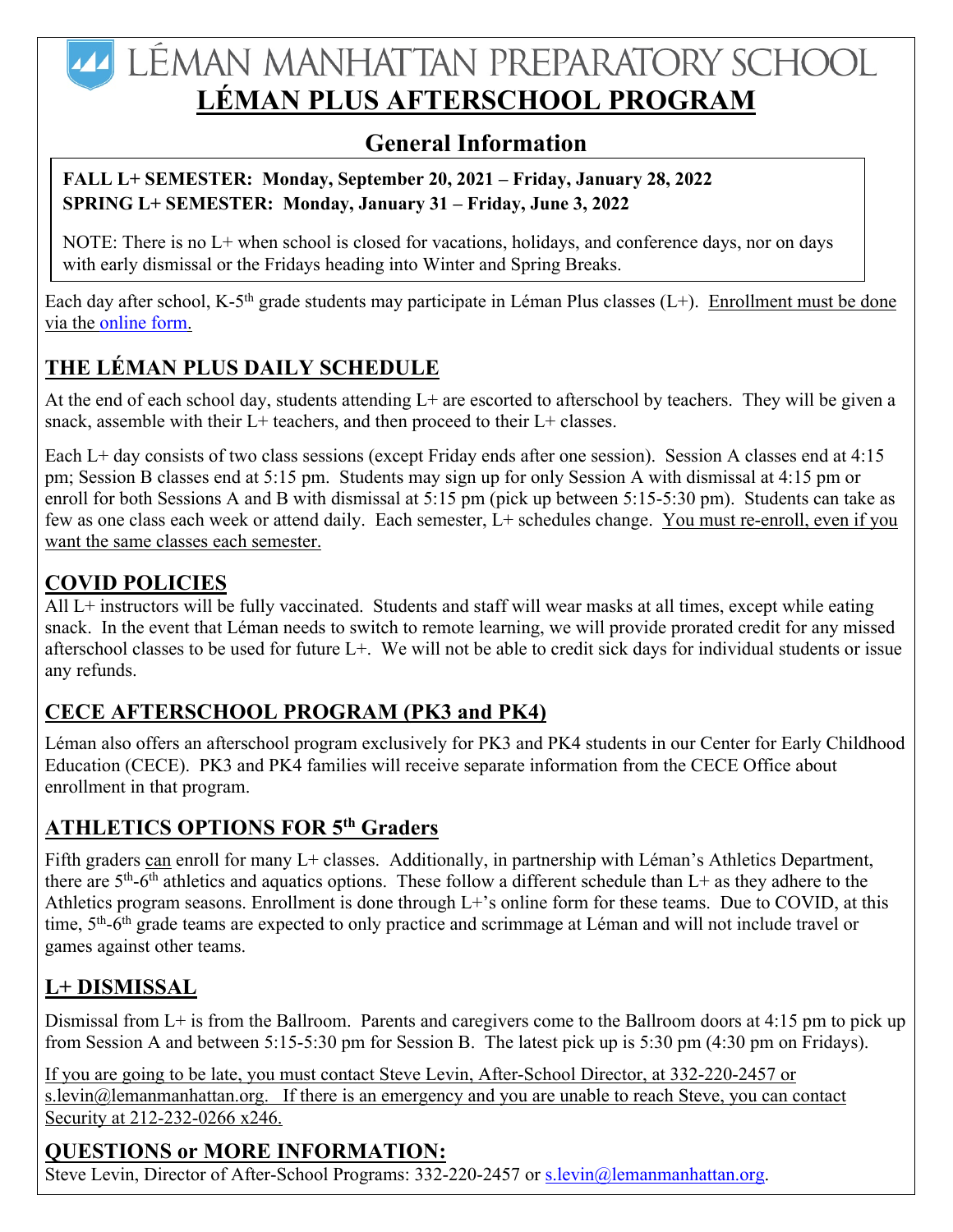# **Léman Plus Afterschool: Fall 2021**

## **Weekly class schedule (Class descriptions on following pages)**

| <b>SESSION A CLASSES (until 4:15 pm)</b>                                                                                                                                                                                                                                                                                                 | <b>SESSION B CLASSES (until 5:15 pm)</b>                                                                                                                                                                                                                                  |
|------------------------------------------------------------------------------------------------------------------------------------------------------------------------------------------------------------------------------------------------------------------------------------------------------------------------------------------|---------------------------------------------------------------------------------------------------------------------------------------------------------------------------------------------------------------------------------------------------------------------------|
| <b>Mondays</b><br>Swimming $(K-2nd)$<br>Mysteries & Machines: Science Spy Adventures (K-2 <sup>nd</sup> )<br>Chess Club $(K-2nd)$<br>Homework Club (2 <sup>nd</sup> -4 <sup>th</sup> )<br>CrossFit Wall Street (2 <sup>nd</sup> -5 <sup>th</sup> )<br>Walking Tours & Downtown Adventures (3rd-5th)                                      | <b>Mondays</b><br>Chess Club $(1st - 5th)$<br>Mysteries & Machines: Science Spy Adventures (2 <sup>nd</sup> -5 <sup>th</sup> )<br>Léman Clubhouse (K-5 <sup>th</sup> )<br>$\bullet$                                                                                       |
| <b>Tuesdays</b><br>TreeBath Outdoor Nature (K-2nd) until 5:15 PM<br>Yoga Boogie (K-2 <sup>nd</sup> )<br>$\bullet$<br>Anthropology Arts: Mummy Madness! (K-2 <sup>nd</sup> )<br>Homework Club (2 <sup>nd</sup> -4 <sup>th</sup> )<br>Swimming Pre-Team (3rd-4th)<br>Tech & Entrepreneurship: Build your own app! $(3rd-5th)$<br>$\bullet$ | <b>Tuesdays</b><br>Splat Lab $(K-3^{rd})$<br>Public Speaking & Debate (3rd-5 <sup>th</sup> )<br>Graphic Design $(3rd-5th)$<br>Léman Clubhouse (K-5 <sup>th</sup> )<br>$\bullet$                                                                                           |
| Wednesdays<br>Swimming $(K-2nd)$<br>TreeBath Outdoor Nature (K-2nd) until 5:15 PM<br>Crazy Crafts Extravaganza (K-2 <sup>nd</sup> )<br>PopFit Functional Fitness (K-2 <sup>nd</sup> )<br>Homework Club (2 <sup>nd</sup> -4 <sup>th</sup> )<br>Stock Market Club: Bulls & Bears (3rd-5th)<br>Léman Singers $(3rd-5th)$                    | Wednesdays<br>Money Math $(K-2nd)$<br>PopFit Extreme (2 <sup>nd</sup> -5 <sup>th</sup> )<br>Mixed Media Mania (2 <sup>nd</sup> -5 <sup>th</sup> )<br>$\bullet$<br>Léman Clubhouse (K-5 <sup>th</sup> )<br>$\bullet$                                                       |
| <b>Thursdays</b><br>Fairy Tale Improv with DramaZone (K-2 <sup>nd</sup> )<br>Soccer with Born Kickers (K-1 <sup>st</sup> )<br>Coding Concepts for Young Learners (K-2 <sup>nd</sup> )<br>Homework Club (2 <sup>nd</sup> -4 <sup>th</sup> )<br>CrossFit Wall Street (2 <sup>nd</sup> -5 <sup>th</sup> )<br>Swimming Pre-Team (3rd-4th)    | <b>Thursdays</b><br>Soccer with Born Kickers $(1st-3rd)$<br>$\bullet$<br>Action Improv with DramaZone (2 <sup>nd</sup> -5 <sup>th</sup> )<br>$\bullet$<br><b>STEM Variety Hour with iCamp (2nd-5th)</b><br>$\bullet$<br>Léman Clubhouse (K-5 <sup>th</sup> )<br>$\bullet$ |
| <b>Fridays</b><br>Logic Puzzles, Brain Benders & Mind Games (K-2 <sup>nd</sup> )<br>Soccer with Born Kickers (K-2 <sup>nd</sup> )<br>Coding & Video Game Design (2nd-5th)                                                                                                                                                                | <b>Fridays</b><br>NO SESSION B. Pick up before 4:30 pm                                                                                                                                                                                                                    |

# **5th-6th Grade Athletics: Runs until 5:00 pm**

- **YEAR-ROUND: Swim Team (Wednesdays & Fridays, September 22-May 20); \$1500**
- **FALL: Futsal (Tuesdays September 21-November 16); \$350**
- **FALL: Volleyball (Thursdays September 23- November 18); \$350**
- **WINTER: Basketball (Tuesdays & Thursdays, December 7-February 17); \$700**
- **SPRING: Cross Country (Tuesdays & Thursdays, March 8-May 19); \$700**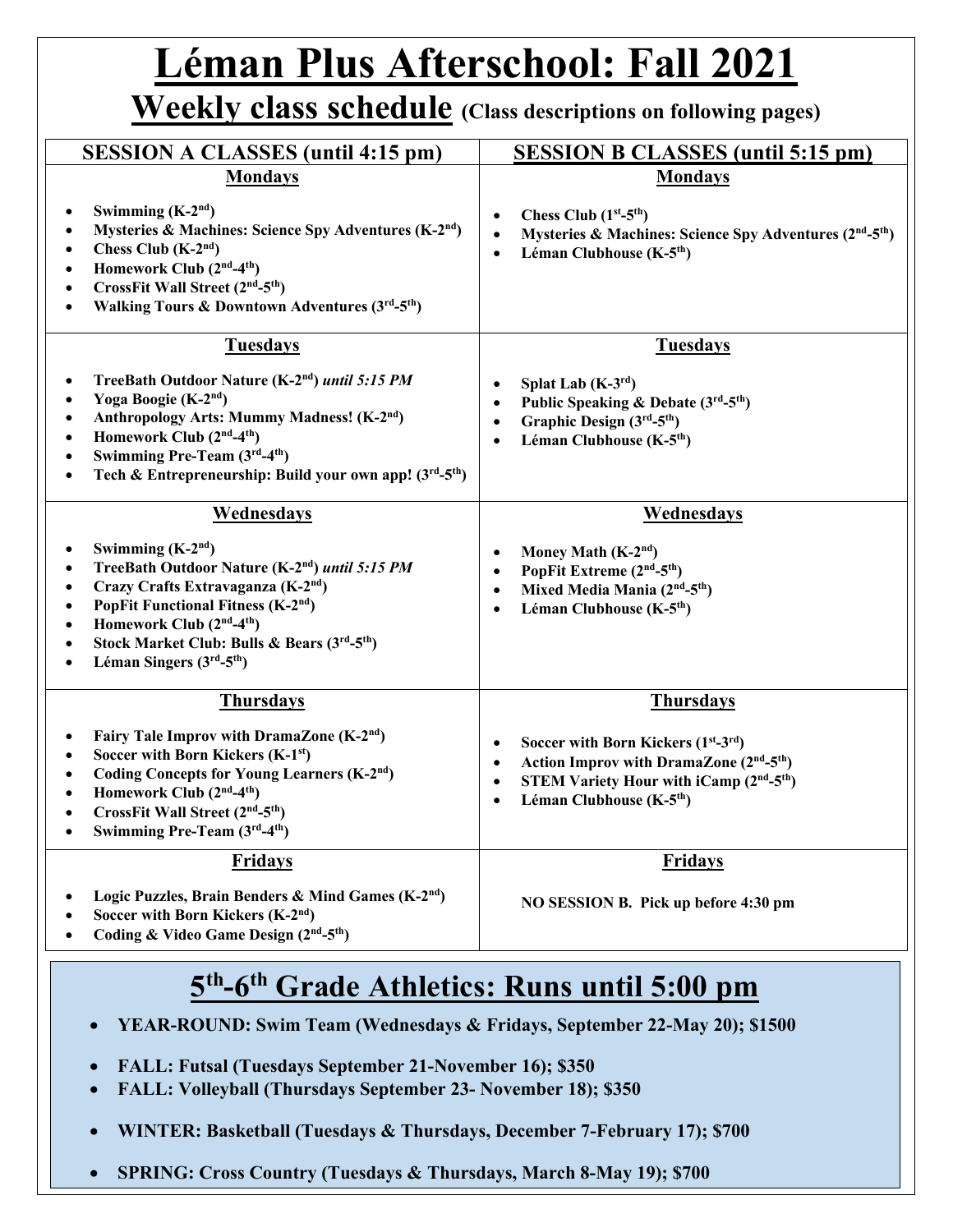## *AFTERSCHOOL COURSE DESCRIPTIONS (listed in Alphabetical order)*

#### **Action Improv with DramaZone (2nd-5th Thursday Session B) \$695**

In zany crazy Action Improv students utilize multi-senses to develop quick thinking skills on their feet. Theater games are known to improve speech and boost concentration and confidence. This class is always tons of fun and will serve as an excellent way for students to engage with peers in new and creative ways!

#### **Anthropology Arts: Mummy Madness (K-2nd Tuesday Session A) \$695**

Students explore cultural artifacts and rituals from Ancient Egypt in this mind-expanding course. We start each class with a checkin/brainstorming activity followed by a mini-lesson and cool pictures of topics like mummy tattoos, amulets, or tomb art. We then move on to an art-making activity where participants can make their own version of the artifact. We finish with a closing share out and debrief.

#### **Athletics Teams for 5th-6th Grades (various days until 5:00 pm per schedule on page 2) Prices vary depending on sport (see page 2).**

In partnership with Léman's Athletics Department and outside coaches, 5<sup>th</sup> and 6<sup>th</sup> graders will enjoy instruction and scrimmages against their Léman peers. Gym sports (futsal, volleyball, and basketball) will be held at 41 Broad Street on Tuesdays and Thursdays with dismissal from the Ballroom at 5:00 pm. Swim Team will be at 25 Greenwich Street (the Upper School Pool) on Wednesdays and Fridays with pick up at 5:00 pm from the 25 Greenwich entrance. Cross Country is held outside in Battery Park with pick up from the Upper School at 5:00 pm. Students will be accompanied to the Upper School for Swim Team and Cross Country. The schedule and pricing for the Athletics seasons is on page 2 of this document. Enrollment is through L+ for these activities.

#### **Chess Club (K-2nd Monday Session A; 1st-5th Monday Session B) \$695**

Children receive instruction and supervised game play. Instruction will include piece movement, pawn promotion, castling, basic opening strategies, basic checkmate patterns, master games analysis, and basic tactics (pins, forks, discoveries). Mr. Lenny will stress good sportsmanship as well as respect for the game and other players.

#### **Coding and Video Game Design (2nd-5th Friday Session A) \$695**

This course introduces students to coding concepts, the fundamentals of video game design, and digital worldbuilding. Through project-based instruction using the Scratch coding language, students learn about events, loops, variables, and other core coding concepts. In addition to using Scratch to build games, they will also use the Bloxels, Minecraft Edu, and Roblox Studio platforms. These tools help students gain an understanding of 3D environments and how to build robust games that include heroes, enemies, levels, power-ups, hazards, and more. Most importantly, students will have fun while building foundations in complex topics!

#### **Coding Concepts for Young Learners (K-2nd Thursday Session A) \$695**

Through a mixture of unplugged games and activities as well as software-based educational tools, students learn about core coding principles such as conditionals, control flow, events, loops, and more. Instructors use concepts that children are familiar with to get across the fundamentals of this seemingly complex material. Students progress from unplugged workshops to building their first block/symbol based programs. Children have fun while building a skill that will open doors for them for the rest of their lives!

#### **Crazy Crafts Extravaganza (K-2nd Wednesday Session A) \$695**

Each week students work on different crafts projects using a variety of materials to inspire their creativity. They use inspiration by looking at different artists and art forms and are exposed to a variety of materials. Creativity and artistic free license are the name of the game in this new L+ course.

#### **CrossFit Wall Street (2nd-5th Monday Session A or Thursday Session A) \$695**

Back by popular demand! Piloted at Camp Léman in 2018 and added to L+ that Fall, this engaging fast-paced workout class gets older students moving at a gym just one block from Léman. Led by a professional trainer, participants will learn effective, ageappropriate exercises to help stay fit and healthy. Students are walked to and from the gym by a CrossFit staff member.

#### **Fairy Tale Improv with DramaZone (K-2nd Thursday Session A) \$695**

Join Little Red Riding Hood, The Three Little Pigs and many other unique characters as we act out our favorite tales and funny fables. Theater games round out this class which is known to improve speech, and confidence while imaginations soar.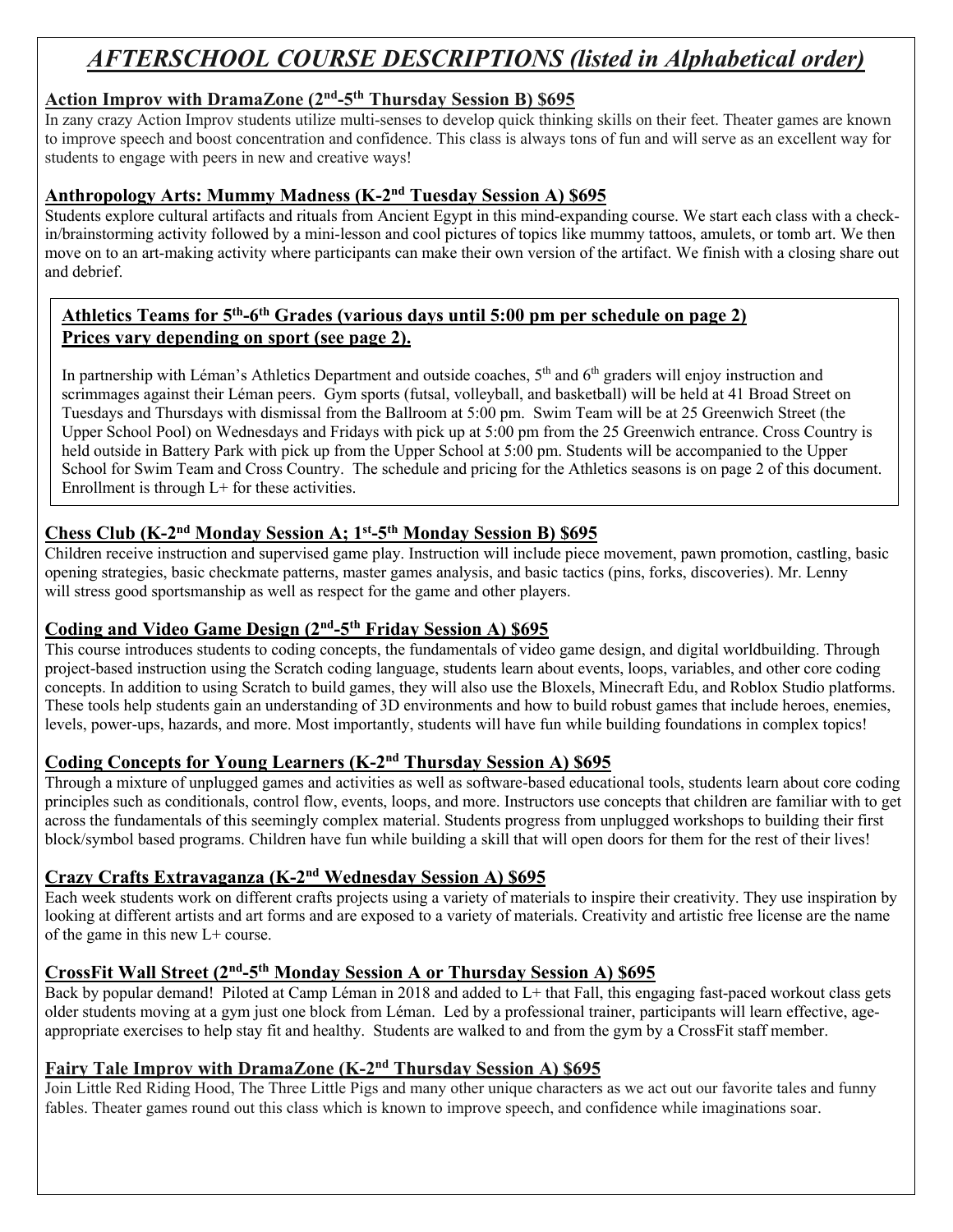#### **Graphic Design (3rd-5th Tuesday Session B) \$695**

Interested in drawing, art, or design? In this class, you learn how to use your doodling skills for real, by engaging in design projects for local nonprofits or small businesses. You learn how to make professional posters and art that people want to pay for, and you ultimately design posters and ads for real organizations with good causes. Previous students' work has been used in ads and online Instagram posts by the Special Olympics, Martha's Kitchen, and local shelters!

#### **Homework Club (2nd-4th Monday, Tuesday, Wednesday, or Thursday Session A) \$350**

L+ staff ensure a quiet and conducive environment in which students can complete their homework. Students are expected to work independently and do quiet reading if they finish their homework. Students must come prepared to focus on getting their homework completed so that all can enjoy some game time at the end of the hour!

#### **Léman Clubhouse (K-5th Monday-Thursday Session B) \$350**

Students enjoy games, books, arts materials, and other activities in a supervised room to end their day at school. Weather permitting they may also enjoy play time on the rooftop.

#### **Léman Singers (3rd-5th Wednesday Session A) \$350**

Students who love to sing are invited to be a part of this exciting choral group (which is distinct from the 4th and 5th grade daytime chorus classes). Directed by Upper School Music Teacher, Stanley Figaro, singers work together to learn, play, and grow through a fun and engaging choral experience. By exploring a range of styles, genres, and activities, *Léman Singers* is sure to be a joy for participants and audiences alike.

#### **Logic Puzzles, Brain Benders, and Mind Games (K-2nd Friday Session A) \$695**

Students look forward to class each Friday afternoon when they encounter different logic puzzles designed to build their critical thinking and problem-solving skills. Working individually, with partners, and in small groups, children have to stretch their minds and expand their thinking to solve the challenges presented in this class.

#### **Mixed Media Mania (2nd-5th Wednesday Session B) \$695**

Budding artists and creative types work with different materials including paint and charcoal, clay, found objects, wood, and more. Students create sculptures, paintings, mobiles, and more over the course of the semester. All levels are encouraged to join!

#### **Money Math (K-2nd Wednesday Session B) \$695**

Designed for younger students, this innovative foundation on financial literacy serves as a practical math environment where students learn and reinforce computational skills, while developing a mindset for healthy financial habits. From playing money math games to learning about budgeting through engaging activities, students have fun while enhancing their "real life" math skills!

#### **Mysteries & Machines: Science Spy Adventures (K-2nd Monday Session A; 2nd-5th Monday Session B) \$695**

Calling all young detectives, spies and inventors! Do you like solving mysteries, building your own toys and doing messy, madscience experiments? We solve our very own mysterious capers using science and good old fashioned detective work. From taking fingerprints to analyzing soil samples, gathering DNA evidence and even running a few forensic experiments of our own – we utilize real detective skills, and even learn some spy-craft secrets too! We build plenty of marvelous machines, crazy circuits and even a few rousing robots along the way - all while exploring the wondrous science behind it all. Lessons and experiments are customized to offer appropriate activities for both respective age groups.

#### **PopFit Kids Functional Fitness (K-2nd Wednesdays Session A) \$695**

Whether preparing for sports or general movement, this fun-plus-fitness club introduces exercise and conditioning in a cool, fastpaced environment. Students learn the proper way to sit right for a sit-up, bend it for a box jump and lateral lunge with accuracy. Kids engage weekly in high-energy circuit activities, agility drills, resistance training, dynamic stretches and more while learning the benefit of the PopFit Five: *Cardio, Strength, Flexibility, Endurance,* and *Balance.* The program also features take home challenges sure to keep everyone on their feet.

#### **PopFit Extreme (2nd-5th Wednesday Session B) \$695**

Older students perform high intensity training intervals combined with a variety of conditioning drills. Whether you are an athlete or just want to train like one, this program improves coordination, increases speed, builds stamina and develops power. This class is a fun, fast-paced workout including proper utilization of the BOSU(R) Sport for balance and stability building and a dynamic cool down that lengthens those hard-worked muscles and strengthens the core.

#### **Public Speaking and Debate (3rd-5th Tuesday Session B) \$695**

Are you a person of passion and conviction, with a love for critical thinking and dialogue? In this class, students learn to use logic and other rhetorical tools to support their positions and to express themselves succinctly and skillfully. Students learn to walk and talk with assuredness and purpose, overcome jitters, and deliver speeches with confidence and animation!